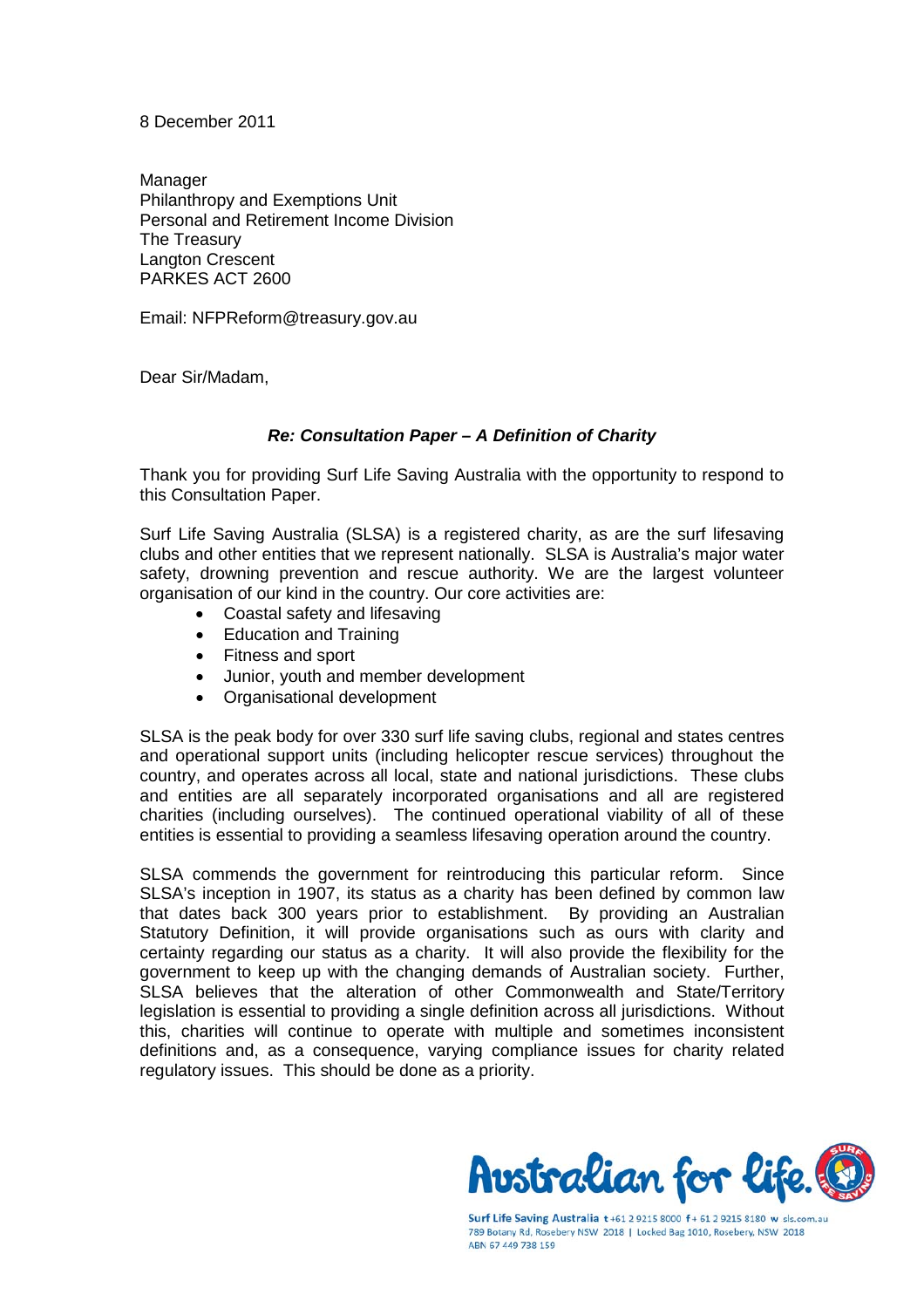In crafting this definition, the government must ensure that a new statutory definition of charity must work to improve the regulatory environment for the not for profit sector to ensure the sector is better able to service the needs of the community. It must not impede the work of charities, and the government must ensure that this reform does not result in inefficient bureaucracy.

In the following, we have responded to each of the 20 questions posed in the Consultation Paper. In summary, we believe that the definition outlined in the 2003 draft legislation provides a solid basis. Further, there are a range of suggested changes outlined in the consultation paper that we support and others we do not. We have addressed our support and concerns. There are a range of additional changes which we feel would enhance the statutory definition. These are also outlined below.

In addition to the points raised below, we would like to also bring attention to the point made at clause 95 of the discussion paper. This clause states that '*The Government has accepted that a charity can undertake activities that are unrelated, or not intrinsically charitable, so long as those activities are in furtherance or in aid of its charitable purpose*'. SLSA believes that this statement is important and should be acknowledged either in the statutory definition or explanatory material. As stated throughout this submission, SLSA, its states, branches, clubs and other lifesaving services conduct a range of activities such as events, facility hire and sub leasing, etc, that in isolation may not be deemed to be charitable. All of these activities are however in aid of the charitable purpose either by providing fit and healthy lifesavers, through the raising of funds to support the activities of those lifesavers, etc. Such activities should not adversely affect an organisation's charitable status.

I trust that our feedback to the review will assist you in determining the best outcome for the statutory charities definition. If you have any questions in relation to our submission, please feel free to contact me on 02 9215 8050 or via email at [bwilliamson@slsa.asn.au.](mailto:bwilliamson@slsa.asn.au)

Regards,

**Brett Williamson OAM** Chief Executive Officer Surf Life Saving Australia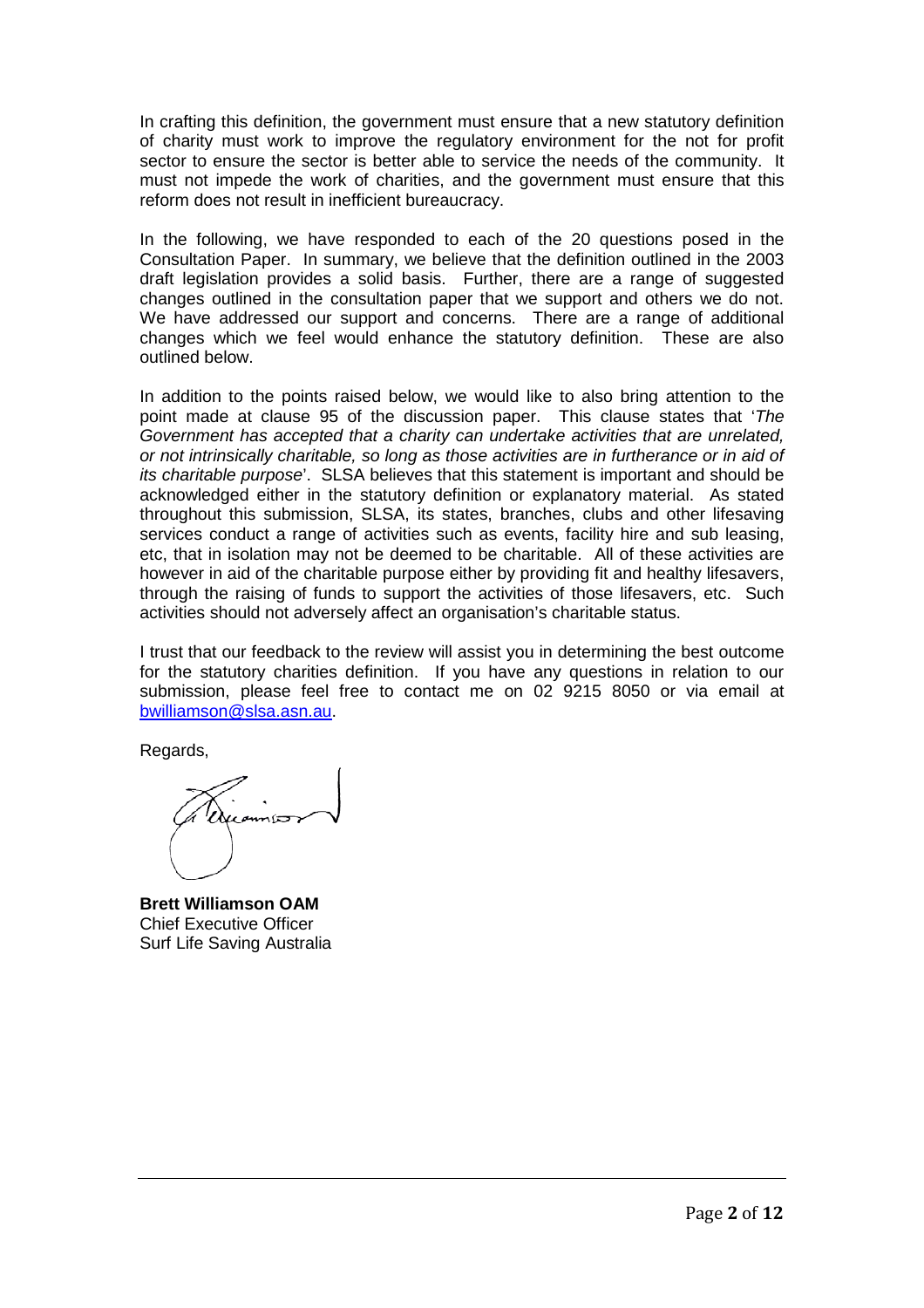Also on behalf of:

John Brennan CEO Surf Life Saving Qld

Phil Vanny CEO Surf Life Saving NSW

Nigel Taylor CEO Life Saving Vic

Tony van den Enden General Manager Surf Life Saving Tas

Hammer

Elaine Farmer OAM, JP General Manager Surf Life Saving SA

Paul Andrew CEO Surf Life Saving WA

Tony Snelling CEO Surf Life Saving NT``

Stevectranic

Steve Francia Executive Director Surf Life Saving Foundation

 $\omega$ 

Kris Beavis General Manager Northern Region SLSA Helicopter Rescue Service

Stephen Leahy CEO Southern Region SLSA Helicopter Rescue Service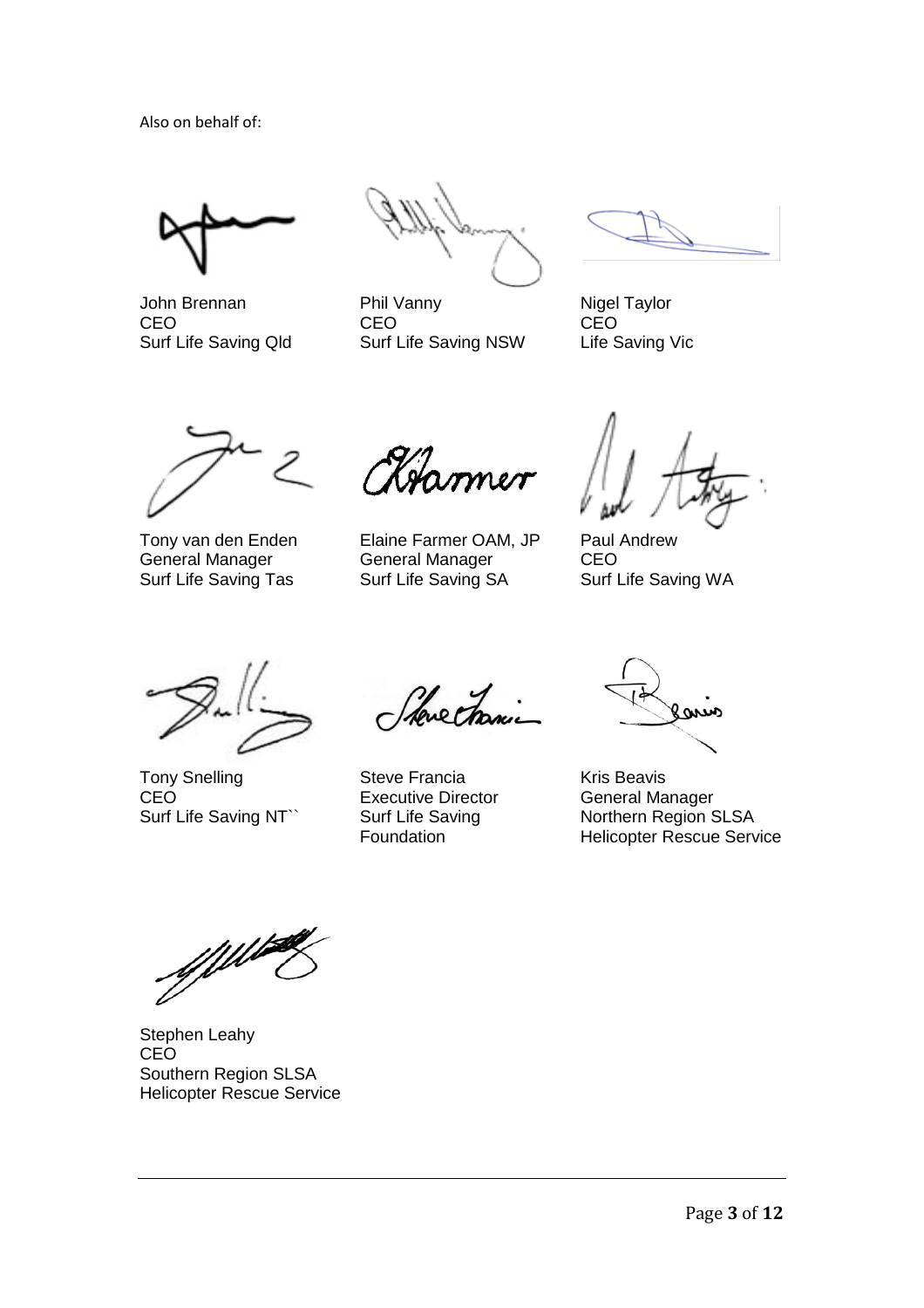### **Q1 Are there any issues with amending the 2003 definition to replace the 'dominant purpose' requirement with the requirement that a charity have an exclusively charitable purpose?**

SLSA would be concerned if this change were to be adopted. SLSA's preferred position is that the government retain the definition contained in the 2003 legislation where a charity must have a 'dominant purpose' which is charitable. The legislation further defined that an entity has a dominant purpose *'if it has one or more purposes that are charitable, and any other purposes of the entity further or are in aid of, or are ancillary or incidental to the dominant purpose'.*

It is acknowledged that the suggested change would not alter the intent of the 2003 definition as the definition would continue to recognise other non-charitable activities that are incidental or ancillary to the charitable activity. Despite this, SLSA would be concerned about the perceived change in definition (i.e. dominant versus exclusive purpose).

As an example, SLSA conducts a range of sporting activities. These activities are designed to improve the fitness and skills of our members to undertake their charitable duties (i.e. saving lives). Other activities are held for the public for the purposes of raising valuable funds for our vital safety services. Similarly, our helicopter services conduct Search and Rescue operations under a fee for service arrangement with AusSAR and the Police. These activities reinforce and financially support the dominant charitable purpose of the service. While all of these activities might be seen as ancillary to or supporting our charitable purposes, one might argue that they are of themselves not charitable and hence our activities are not 'exclusively' charitable. We don't believe that this is the intent of the definition and should be rectified.

Indeed, the current common law and Tax Ruling 2011/14 provides for entities conducting activities that generate a profit, attaining charitable status. The ruling articulates that if an entity's sole purpose is charitable and it carries on a business or commercial enterprise to give effect to that charitable purpose, the entity may still have a charitable ruling. It also indicates that an entity can distribute surpluses to owners or members as long as the distribution of funds to its owners or members is in furtherance of its charitable purpose. This is an important clarification and should be identified in the statutory definition.

Furthermore the 2003 legislation (section 6) states that an entity will have a dominant purpose that is for the public benefit if *'it has one or more purposes that are for the public benefit'*. Paragraph 1.31 of the Explanatory Material makes an important point in relation to this section, as follow:

*"1.31 It may be that multiple charitable purposes for the public benefit, when taken together, form a dominant charitable purpose for the public benefit. Therefore, it is not necessary for an entity to show that a single purpose is their dominant purpose."*.

We feel that this is an important point and, for the benefit of clarity, should be included in the final statutory definition.

SLSA also believes it is important to define peak bodies as charities within the statutory definition. As outlined in Question 2 below, we believe the decision of the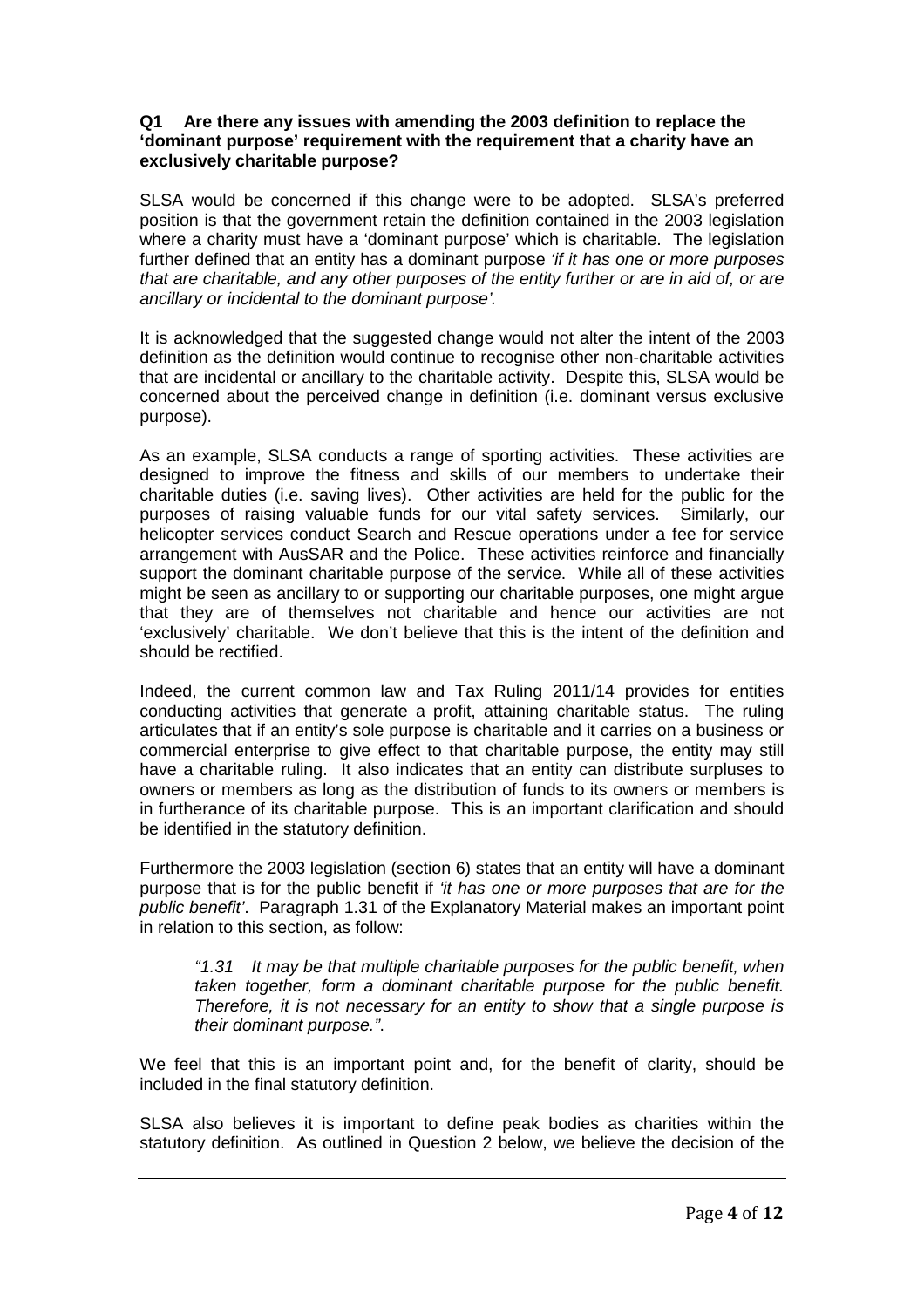New South Wales Administrative Tribunal provides a sound basis for defining the charity status of peak bodies and should be included in the definition.

### **Q2 Does the decision by the New South Wales Administrative Tribunal provide sufficient clarification on the circumstances when a peak body can be a charity or is further clarification required?**

This clarification provides enough certainty to define the support, guidance and mentoring roles required of peak bodies to have them recognised as Charities. This should be included in the final Charities Definition. SLSA feels it would also be appropriate to include indirect services such as 'improving the efficiencies of, and supporting charities'.

### **Q3 Are any changes required to the Charities Bill 2003 to clarify the meaning of 'public' or 'sufficient section of the general community'?**

In the most part, SLSA believes that the public benefit definitions are sound. That said, we would like to raise the following discussion point:

### Surf Club memberships – relationship to "public benefit"

The definition of "public benefit" in section 7 of the legislation requires that a purpose is only for the public benefit if, amongst other things, it is directed to the general community or to a sufficient section of the general community. Paragraph 1.38 of the Explanatory Material elaborates on this requirement by stating that any private benefits to members must be incidental to carrying out the charitable purpose. It further goes on to state that there can be provision of private benefits to members, but that the provision of these benefits must be incidental to the overall purpose of the entity.

As outlined in the preamble to this submission, the existence and nature of the club structure of SLSA is absolutely critical to the delivery of core services by the organisation. We are concerned that the interpretation of the "public benefit" be carefully considered when it comes to applying the final statutory definition. We recognise that there are benefits offered that attract members to join a surf club. It is the existence of these benefits (eg. access to club gyms, supporter clubs and other facilities) that in some instances are important considerations of individuals in their decision to join a club. However, it is critical to note the following:

- In the majority (if not all) cases, members will join a surf club for the primary purpose of directly or indirectly supporting the core life saving activities of the club'
- Without the ability to offer the incidental benefits of membership, most clubs would not be able to sustain a critical mass of people or funding to continue the core operations of the club.

In summary, we therefore recommend that the ACNC give reference ot the above issue in determining whether the "public benefit" test is met.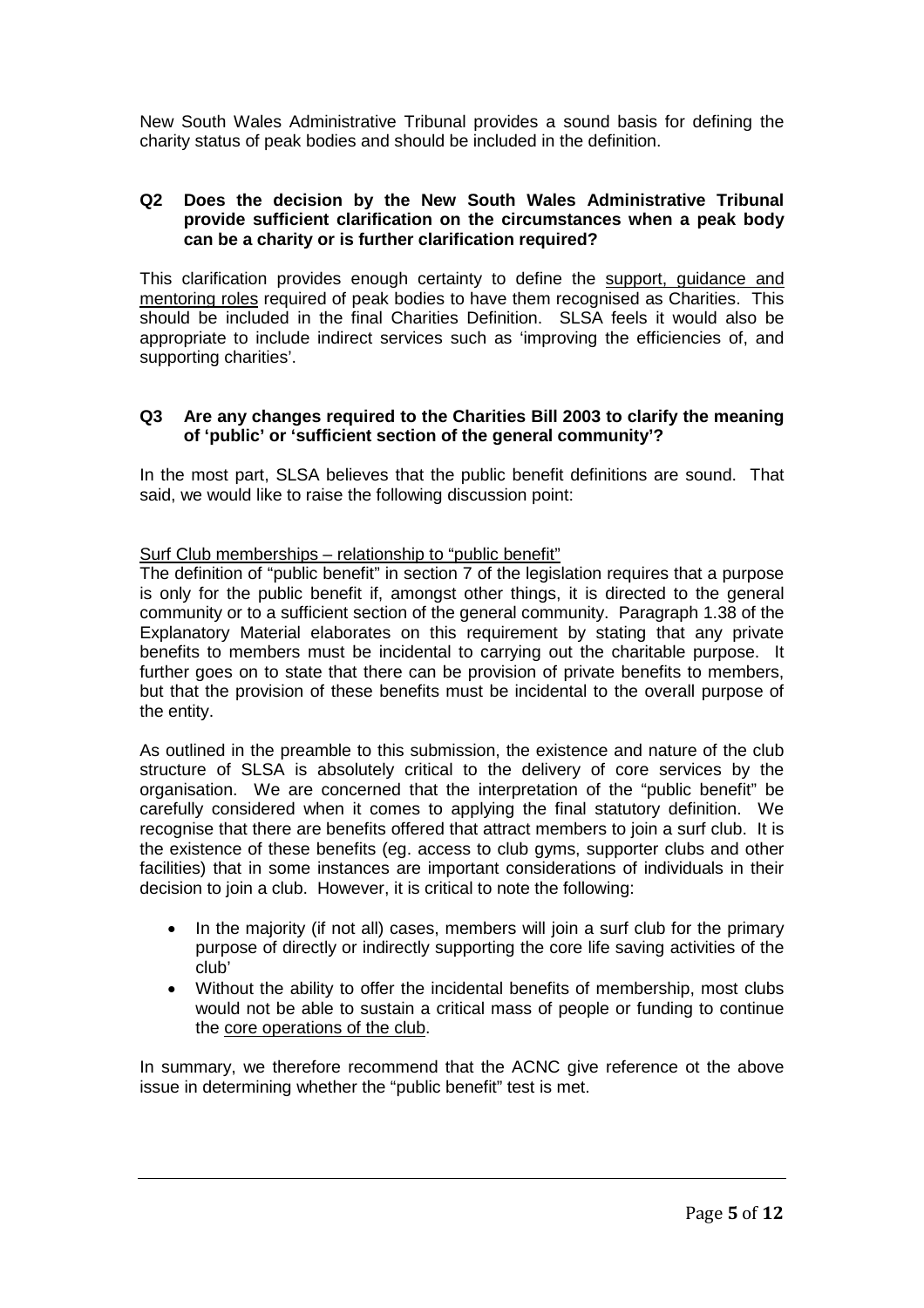### **Q4 Are changes to the Charities Bill 2003 necessary to ensure beneficiaries with family ties (such as native title holders) can receive benefits from charities?**

SLSA believes that entities which meet all other characteristics of a charity should not be excluded from charitable status because its potential beneficiaries are required to be part of the same family group.

**Q5 Could the term 'for the public benefit' be further clarified, for example, by including additional principles outlined in ruling TR 2011/D2 or as contained in the Scottish, Ireland and Northern Ireland definitions or in the guidance material of the Charities Commission of England and Wales?**

SLSA believes that further clarifying the term 'for the public benefit' in the ways suggested would result in a complicated result and hence should not be undertaken.

That said, we would like to encourage the government to consider the inclusion of altruism to the public benefit test.

Recommendation 7 of the *Report of the Inquiry into the Definition of Charities and Related Organisations* released by the government in August 2001 ("the Charities Report") states '*That the public benefit test be strengthened by requiring that the dominant purpose of a charitable entity must be altruistic'.*

The Charities Report goes on to define altruism as 'unselfish concern for the welfare of others' and further states that 'in the context of charity, altruism can also be characterised as a voluntarily assumed obligation towards the wellbeing of others or the community generally.' In a SLSA context as an example, this would include the saving of life through direct intervention in varying weather conditions and hazards, the risk of which is to some extent mitigated by the extensive training, equipment and operating procedures in place.

This addition to the definition of public benefit would certainly clarify the meaning. Further, we note that the Charities report gives an example of an organisation providing a benefit to the public without necessarily acting altruistically. We believe that the intent of the statutory definition would be to prevent such organisations as being recognised as charities.

Accordingly, we believe that the inclusion of altruism in the public benefit test could potentially lead to a narrowing of the definition of "charity" and believe that this should be added to the meaning of public benefit.

We believe that this addition should be made provided that the public benefit test continue to operate on the basis that it is the entity's dominant purpose that must be for the public benefit. That is, ancillary and incidental activities which may not be offered altruistically will not otherwise affect an entity's charitable status.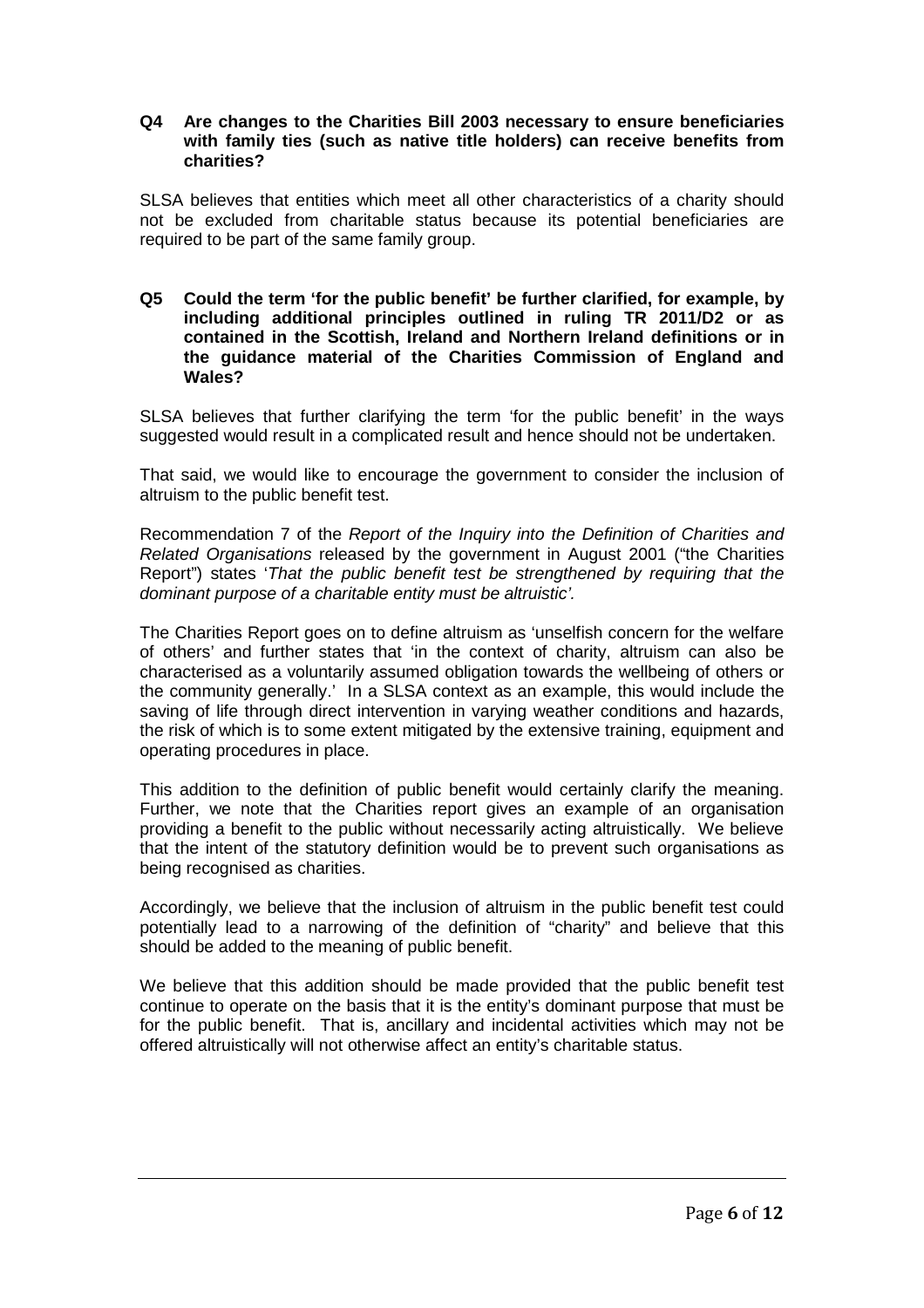### **Q6 Would the approach taken by England and Wales of relying on the common law and providing guidance on the meaning of public benefit, be preferable on the grounds it provides greater flexibility?**

No. If the intention of statutorily defining charity is to avoid a reliance on common law interpretations and provide for some certainty, any reliance on the common law in the future should be avoided, to minimise the time and money spent in the courts trying to clarify any part of the definition via the common law.

# **Q7 What are the issues with requiring an existing charity or an entity seeking approval as a charity to demonstrate they are for the public benefit?**

The major issues with this requirement are the added time (and potentially cost) burdens that this would place on organisations. In our experience, charities do not have too much spare capacity amongst its personnel (who are often volunteers) to undertake tasks such as defining and justifying their public benefit. If assistance could be provided to such organisations, we believe this would reduce the burden.

Clause 82 of the discussion paper, states that an organisation would not be required to demonstrate their public benefit if that benefit was self-evident. This philosophy is important as it will reduce the burden for many organisations.

### **Q8 What role should the ACNC have in providing assistance to charities in demonstrating this test, and also in ensuring charities demonstrate their continued meeting of this test?**

As stated above, we believe that it is essential that assistance be provided to organisations in helping them demonstrate their public benefit if it is not obvious. The ACNC appears to be the most logical body to be tasked with this service.

We note that the ACNC will also operate as a regulator to the industry. As such, we appreciate that the organisation needs to ensure that there is not a conflict of interest between their advisory services and their regulatory services. This can be overcome via some simple administrative systems.

In terms of the ongoing monitoring of the charitable status of the organisations, this should be simply built in to their regulatory/audit services on the sector.

# **Q9 What are the issues for entities established for the advancement of religion or education if the presumption of benefit is overturned?**

Those organisations would lose their charitable status and associated benefits. This is no different to any other organisation that would lose its status if it were found not to be for the public benefit.

# **Q10 Are there any issues with the requirement that the activities of a charity be in furtherance or in aid of its charitable purpose?**

No. It is important that not only the organisation's objects (i.e. constitutional definition of its purpose) but also its actions are used to determine its charitable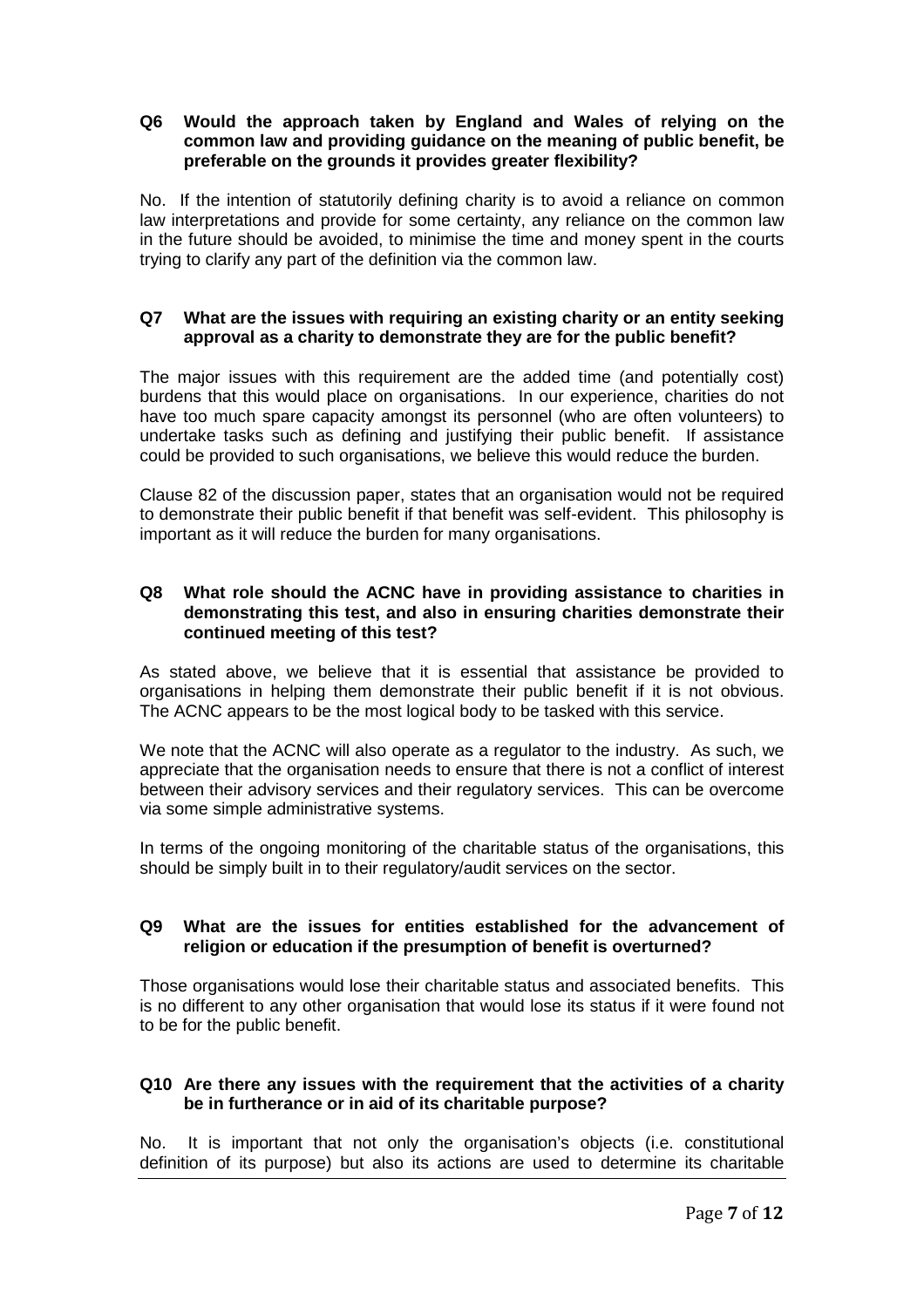status. If this view is adopted however, it further strengthens the need for dominant purpose to be retained and carefully monitored (note Question 1). An organisation may undertake a range of activities that are either themselves charitable or are in aid of charitable activities. SLSA's sports are for example in aid of skilling our lifesavers. Surf clubs often hire out their facilities to source vital revenue that will enable them to undertake their lifesaving duties. In isolation, these activities are not charitable, but they are supporting the dominant purpose of the organisation which is to save lives – which is charitable. Such activities must not affect the charitable status of such organisations.

# **Q11 Should the role of activities in determining an entity's status as a charity be further clarified in the definition?**

Yes, but only if the issues raised in Question 10 above can also be resolved in the definition. The government may find this difficult to include in a broad generic definition and may prefer to include this in each organisations charity accreditation status.

Furthermore, SLSA suggests clarifying this using paragraphs 30 and 31 in TR 2011/4:

# *Finding Purpose*

*30. The enquiry as to purpose is a holistic one. It is the substance and reality of the institution's purpose that must be determined.*

*31. The objects or objectives in the constituent documents of an institution, and the activities by which those objects or objectives are achieved, are the main factors to be considered in determining the purpose of the institution.*

# **Q12 Are there any issues with the suggested changes to the Charities Bill 2003 as outlined above to allow charities to engage in political activities?**

In order to reflect the recent common law changes which have allowed for charities to advocate for government policy changes, it would be appropriate to allow for such changes in the statutory definition of charity.

# **Q13 Are there any issues with prohibiting charities from advocating a political party, or supporting or opposing a candidate for political office?**

No. The support and advocacy of political parties, whilst important, is not charitable in the community's eyes. As an example, SLSA and its affiliates all explicitly note that they are non-political organisations.

If the government adopts the inclusion of a test of altruism in its charities definition, there would be no need to explicitly exclude political advocacy.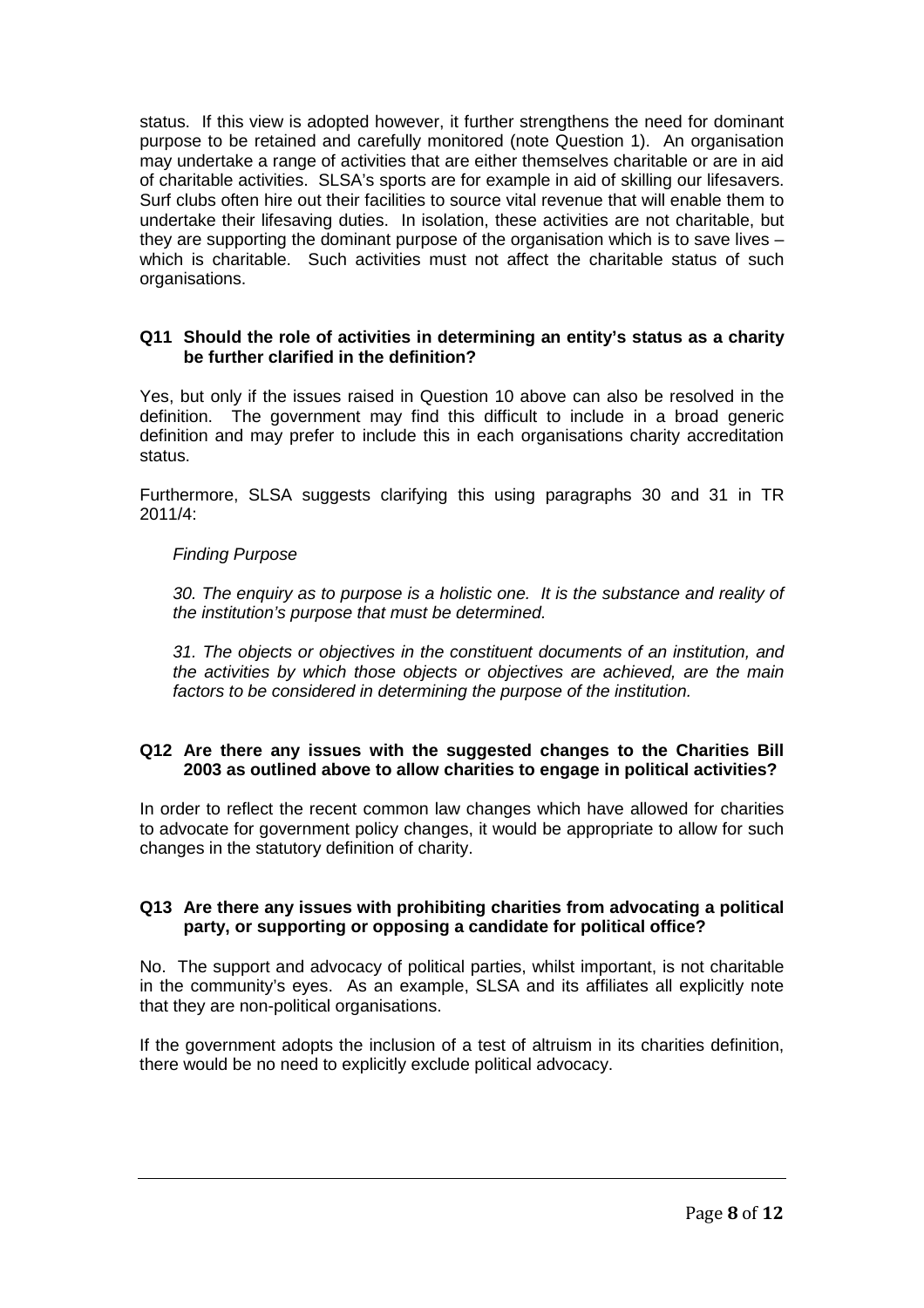# **Q14 Is any further clarification required in the definition on the types of legal entity which can be used to operate a charity?**

No. We believe that there is enough clarity in this definition to preclude organisations (i.e. individuals, political parties, superannuation funds and government bodies) whilst still providing enough flexibility to provide the most appropriate legal structure of the organisation.

# **Q15 In the light of the** *Central Bayside* **decision is the existing definition of 'government body' in the Charities Bill 2003 adequate?**

We do not believe so.

The term "government body" is defined in section 3 of the draft legislation. This definition states, inter alia:

### "**government body** means:

(a)…………..; or (b) a body *controlled by the Commonwealth, a State or a Territory; or …."* (our emphasis)

Paragraphs 1.18 to 1.24 of the Explanatory Material discuss the concept of "government control" for the purposes of this component of the core definition. This is an area of great concern to SLSA given the increasing extent of government involvement within various areas of the organisation. In particular, the increasing recognition by government of surf life saving as an "emergency service" has brought a new dimension to the involvement by government in the core activities of the organisation. Amongst other things, this has meant recognition in some Australian states of surf life saving in the respective pieces of emergency services legislation and has also formalised in a new way the manner and mechanics of government funding to the organisation.

The organisation is keen to stress that the "government control" element of the definition of charity not be interpreted so broadly that formal government recognition and funding along the lines mentioned above would be sufficient to exclude the organisation from the definition of charity on the basis it would be considered a "government body". In particular the organisation is concerned about the contents of paragraph 1.20 of the Explanatory Material regarding funding through a government imposed levy and the "carrying on of activities at the government's instruction".

This is particularly important in the conduct of some of our Helicopter Rescue and Lifeguard Services. Given the finding in Mines Rescue of NSW v CT, it could be argued that both of these services could be classed as Government Bodies as the continuation of their service contracts for these organisations are driven by Government.

In support of the organisation's view that it is not controlled by government and therefore not a government body, the following points (in reference to comments made at paragraph 1.22 of the Explanatory Material) are made in relation to the organisations operations at present: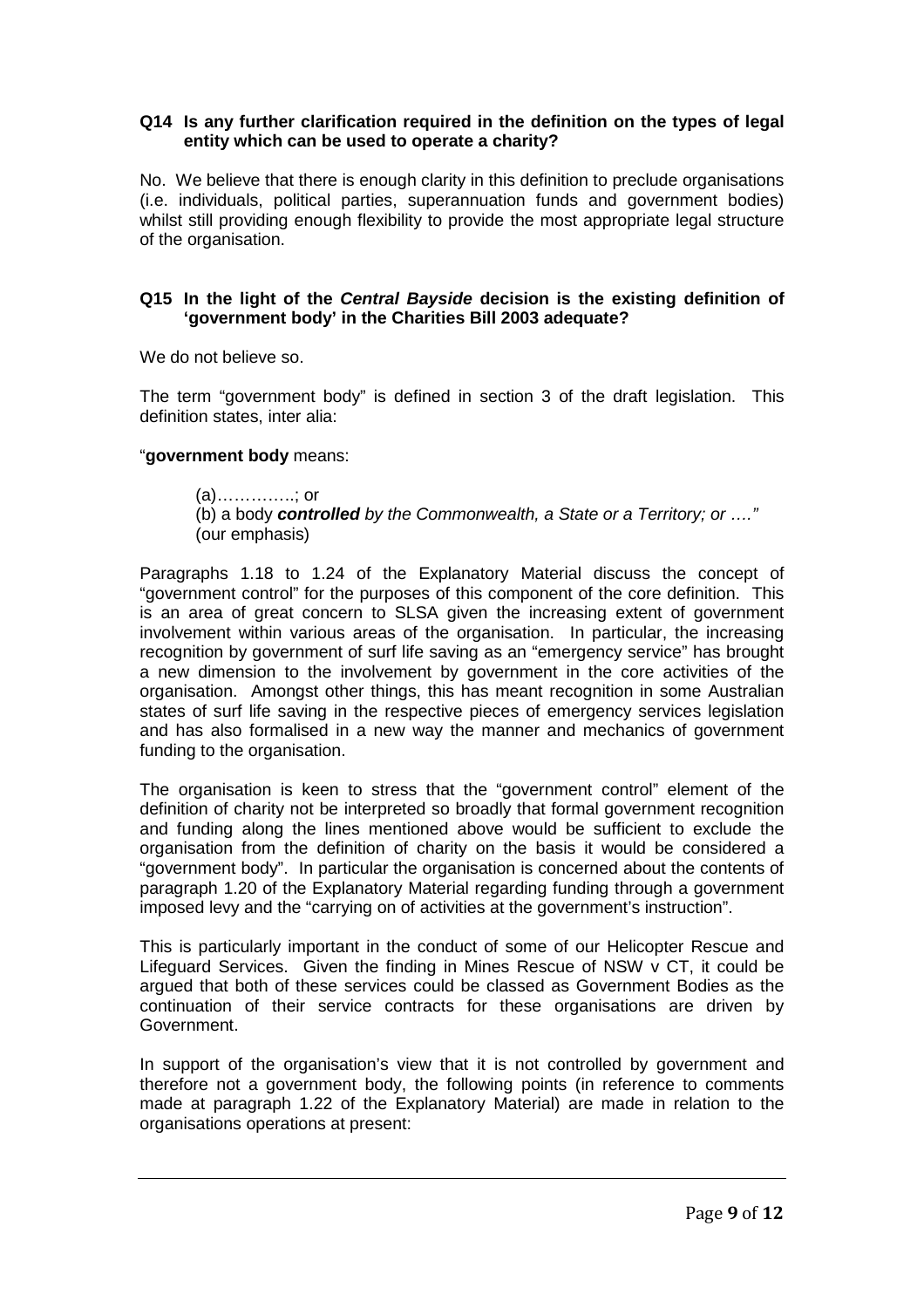- Government does not have the ability to approve appointments or remove appointments from the Boards of the organisation.
- Government does not have the ability to overturn decisions of the Boards of the organisation.

More importantly, it is critical to note:

- the key operations of the organisation have not changed as a results of the increased involvement of government – this is not a situation of new or increased government regulation which has led to the introduction of new services;
- the organisation has, for 104 years, and will continue to offer its (largely volunteer) life saving and associated services;
- the methods of service delivery are typically unaltered as a result of the new arrangements with government compared to the service delivery provided before;
- typically, governments only provide partial funding for life saving activities of the organisation;
- typically, governments could change their mind at any time regarding the extent of recognition and level of funding delivered.

In conclusion, we recommend that the statutory definition be amended to exclude as a "government body" those types of entities which fall within the broad parameters of the points outlined above.

# **Q16 Is the list of charitable purposes in the Charities Bill 2003 and the**  *Extension of Charitable Purposes Act 2004* **an appropriate list of charitable purposes?**

We believe that the list of charitable purposes are sound, however we would encourage the government to further expand on the definition of 10(1)(g) 'any other purpose that is beneficial to the community' in the same way that 10(1)(c) and 10(1)(d) are further expanded in the current version of the draft legislation.

SLSA acknowledges that this clause provides effective flexibility for the government to keep up with the changing demands of Australian Society. That said, we believe that the statutory definition would benefit from some additional guidance as to what constitutes such other purposes. SLSA supports the inclusion of an additional clause that reflects 1.84 of the Explanatory Material which states:

*'The following are examples of some of the types of purposes that will fall under 'other purposes beneficial to the community'*

- *the promotion and protection of civil rights'*
- *the promotion of reconciliation, mutual respect, tolerance between various groups of people within Australia;*
- *the protection and safety of the general public; and*
- *the prevention and relief of suffering of animals.'*

We would also support the addition of the following extra dot point:

• the rescuing of persons from peril for their personal safety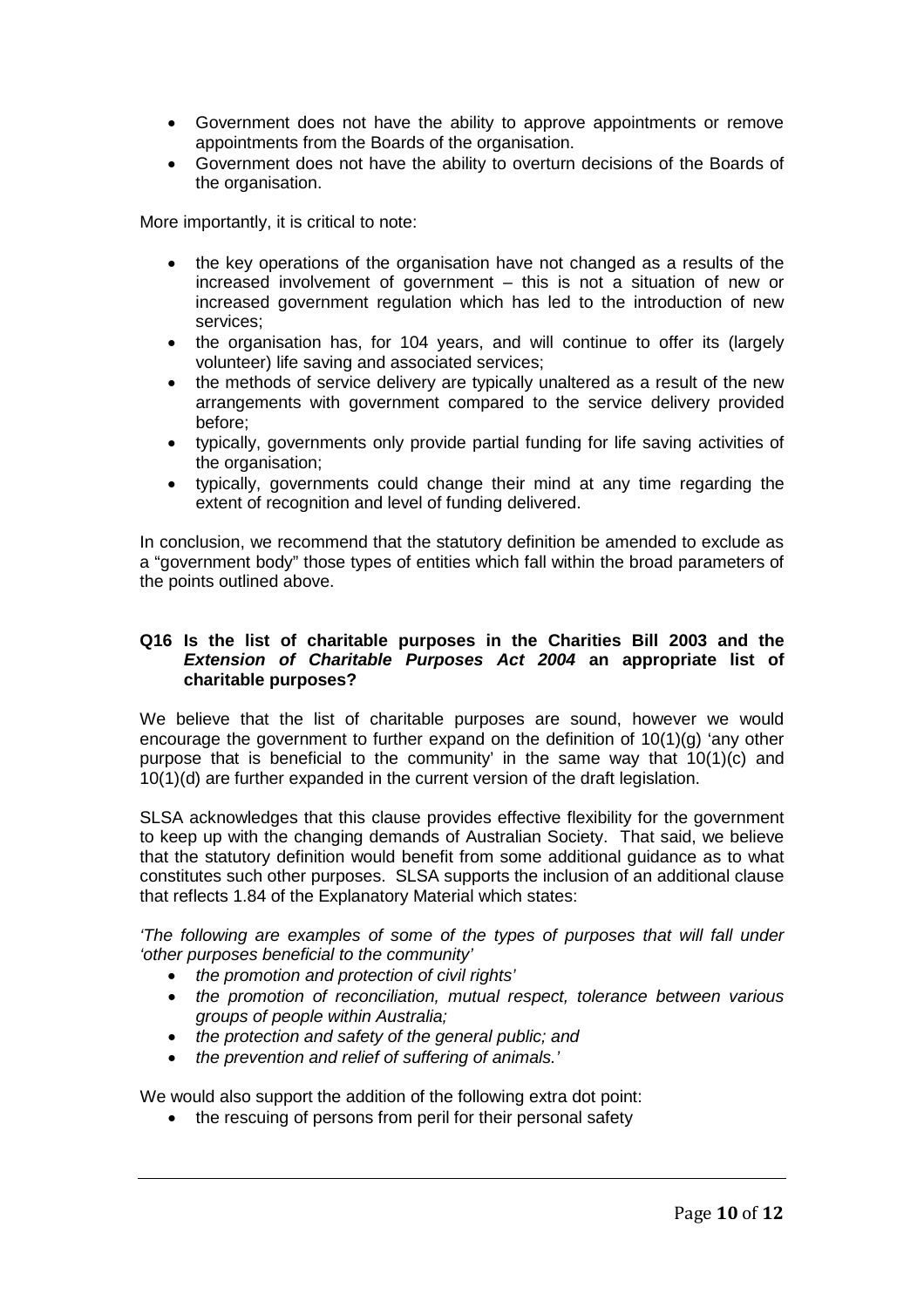# **Q17 If not, what other charitable purposes have strong public recognition as charitable which would improve clarity if listed?**

Other than the inclusion of the clause identified in Question 16, SLSA believes that the list is sound.

### **Q18 What changes are required to the Charities Bill 2003 and other Commonwealth, State and Territory laws to achieve a harmonised definition of charity?**

SLSA strongly supports a single statutory definition of 'charity' across all Commonwealth, State and Territory jurisdictions.

SLSA believes that the Charities Bill draft, with the associated amendments discussed in the paper and commented on in this submission, are sound in setting the platform for harmonised charities definitions.

In relation to other laws, it would be advisable that such a review be undertaken as a separate exercise to this task, and that a complete audit of existing Commonwealth and State/Territory legislation that exists that either references charities and/or defines charities. This would enable a greater understanding of the scope of changes required.

The pieces of Commonwealth legislation that should be considered as a matter of urgency are those relating to Taxation Benefits (i.e. Fringe Benefits Tax Assessment Act 1986, A New Tax System (Goods and Services Tax) Act 1999 and Income Tax Assessment Act 1997). These acts should be reviewed and ensure that their definitions align with (or reference) that of the statutory definition. These acts also confer some benefits on public benevolent institutions, which may be something that the government wishes to define further as is recommended in the 2001 Charities Inquiry.

In suggesting the above review, SLSA would urge the government not to alter its current taxation policy in relation to recognised charities. Charities rely on the tax concessions afforded to them under these acts and would find it difficult to raise funds and provide sufficient staff incentive to operate effectively.

# **Q19 What are the current problems and limitations with ADRFs?**

SLSA does not have any experience at dealing with ADRF's.

### **Q20 Are there any other transitional issues with enacting a statutory definition of charity?**

The major transitional issues will be the requirement for organisations to justify their charitable purposes and public benefit. As stated previously in this submission, the assistance of an external body, possibly the ACNC, would greatly enhance the ability for organisations to transition to this new arrangement.